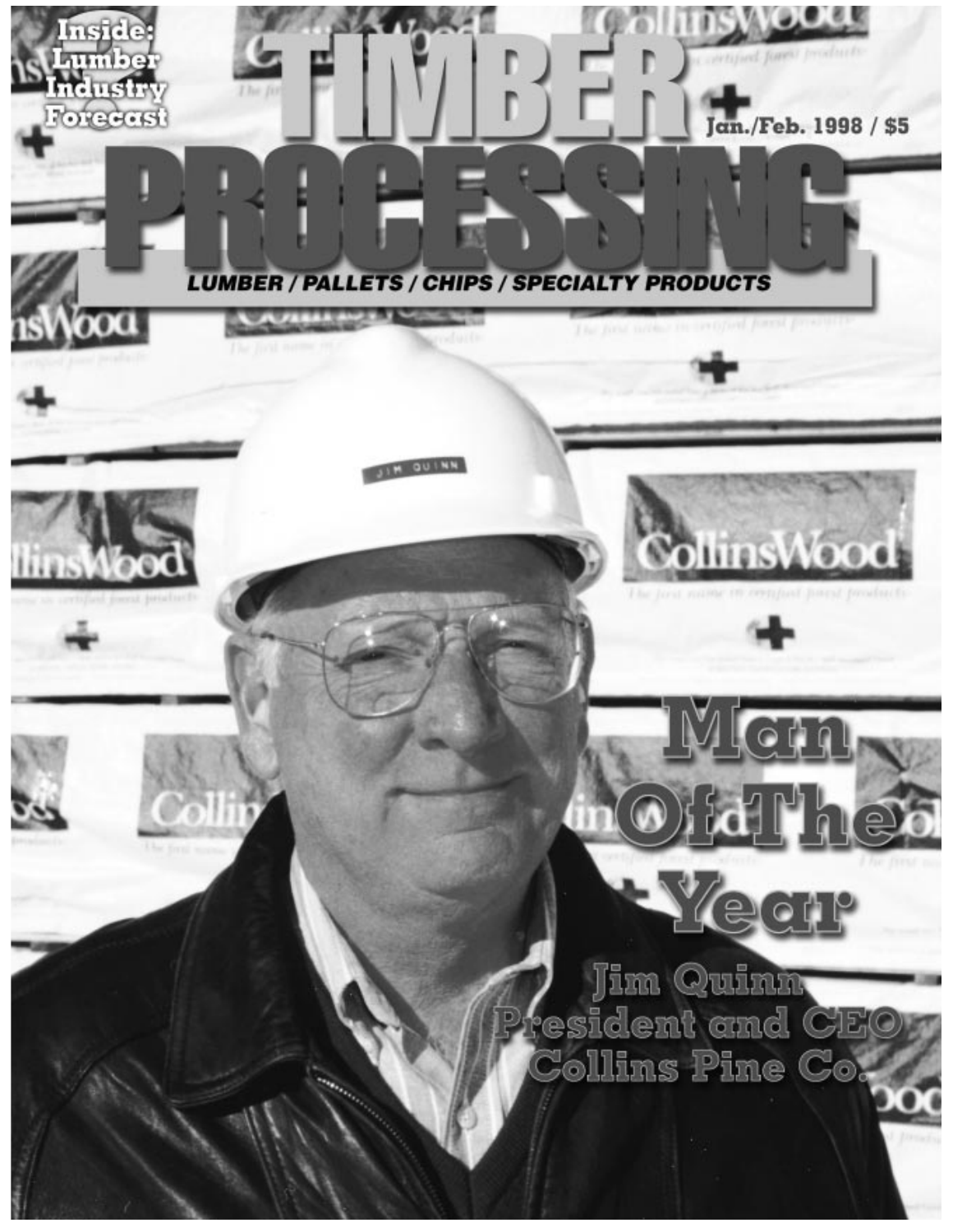A progressive outlook that emphasizes sustainability and a cutting-edge approach to product marketing have made Collins Pine Co.'s Jim Quinn *Timber Processing's* 1998 Man of the Year.

## **Searching For Sustainability**

## **By Dan Shell**

CHESTER, Calif. perating a wood products business in what is **O**<br> **O**<br>
products business in what is<br>
now a global timber economy requires smart, innovative business instincts just to survive and a true, strategic vision of the marketplace to thrive. For his successful work with The Collins Companies of Portland, Ore., which includes a variety of wood processing facilities and nearly 300,000 acres of timberland, and for his vision of delivering a message of true forestland sustainability and

finished products environmental awareness to his customers and the public, *Timber Processing* has named Jim Quinn its 1998 Man of the Year.

#### **Background**

The 60-year-old Quinn was born and raised in Moberly, Mo. and graduated from the University of Kansas in 1960 with a degree in mechanical engineering. After graduation, he joined the Navy, entered Officers Candidate School and served three years as an engineering officer on a gasoline tanker and an oceanographic research vessel.

He returned to the Midwest to work for an engineering firm that did a lot of civiltype projects. "It was a good job, but I really wanted to be in an operations-type of engineering," he remembers.

Quinn moved west, and in 1965 took a project engineer job with Crown Zellerbach at its Antioch, Calif. paper mill. At the facility for seven years, he worked in a variety of areas, including a major new recycling facility, production planning



and human resources. While in California, he also received a masters in business administration from J.F. Kennedy University in 1970.

In 1972, Quinn moved to Crown's Northwest regional office in Portland, Ore. and began working as an operations analyst in Crown's finance department. He found his way into the solid wood products end of the business by performing an operations study on Crown's Rainier, Ore. sawmill.

Otto Leuschel, then Crown's operations manager and a well-known industry figure who also worked for Weyerhaeuser and Hampton Lumber (Quinn describes him as "my mentor in the wood products business."), read Quinn's report and asked him to join Crown's wood products group. Quinn jumped at the chance.

"I had never really cared for the pulp/paper side of things, never was that excited about it," he says. "But when I saw my first sawmill it was great. You can see everything working and the product as it's being processed, plus you have a better idea about the product's final destination. And I definitely wanted out of the finance department."

Quinn's first assignment was a quality control supervisor position at Crown's Omak, Wash. regional office that served four sawmills, a plywood plant and a cutstock and furniture plant. In six years at Omak, he worked his way up to sawmill production manager and then to production manager for the region.

He's proud of the work he did in improving the mills' accuracy and quality,

especially in percentage of higher-grade lumber. "But we had four sawmills and not enough resources," Quinn recalls, noting the region was reduced to one sawmill and one plywood plant.

Quinn then moved back to Portland and worked as operations manager of Crown's wood products group. One of his last major actions was the acquisition work for Dant & Russell's Warrenton, Ore. sawmill, which Crown purchased in 1983.

Two years later, in 1985, Quinn had his first run-in with corporate raider Sir James Goldsmith, when the 1980s takeover artist's financial organization purchased Crown Zellerbach. In order to pay off takeover debts, Goldsmith turned Crown's northwest Oregon timberlands into a cash machine. Things like log exports were taking priority over investments in domestic sawmill facilities.

"I didn't like the logging practices, didn't like the log exports and wanted to do more domestic processing, but that didn't fit with their plans. So I looked at where it all was going, and I submitted a report that my job be eliminated so I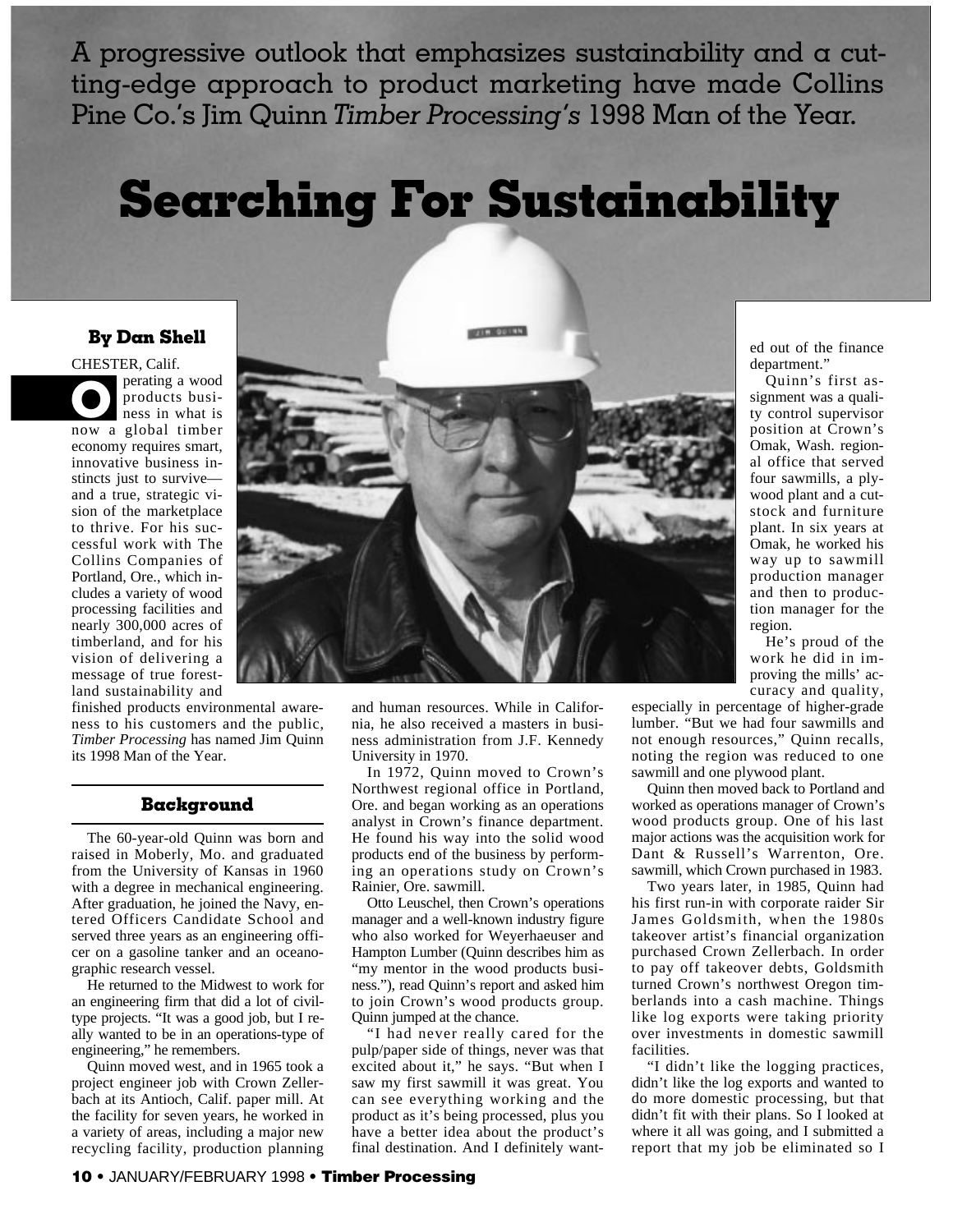could get a severance package," Quinn says with a laugh.

After Quinn left Crown, his brother, Carl Quinn, offered him an opportunity to work in the oil industry for Celeron Corp., a subsidiary of Goodyear that was embarking on a major, \$2 billion project for a pipeline to be constructed from Santa Barbara, Calif. to Houston, Tex. Quinn says his brother was "very instrumental" in helping his career along. "He provided me with a great

opportunity after my departure from Crown."

Quinn initially moved to Belgium, where most of the pipe was being manufactured, to oversee quality control and *(Continued on page 12)*



eeking to find ways to differentiate their products in the marketplace, executives with The Collins Companies were quite interested when Vice President of Marketing Wade Mosby came back from a 1992 trip to Europe, where he had learned about the Green Cross product certification program. **S**

President and CEO Jim Quinn saw the concept of marketing certified environmentally friendly wood products as just the kind of market differentiation he had been looking for. "We were hoping to do a couple of things," he says. "We wanted to create market differentiation, but we also want to be able to carry a story to the public that industry is doing a good job of forestry and protecting the environment."

Since Collins Pine Co.'s 95,000 acre Almanor Forest in northern California had been managed on a select-cut basis for more than 50 years, "We figured it ought to be certifiable," Quinn relates. He also recalls how the Collins foresters didn't like the idea at first, but were quickly won over when a group of "forest auditors" (including professionally trained foresters) came to review their forestry practices.

The foresters—and the whole organization—were especially happy when the Almanor Forest passed with flying



**Demand for certified lumber is growing, according to The Collins Companies.**

colors, receiving a score of 256 out of a possible 270 in three major categories: timber resource sustainability, forest ecosystem element and socio-economic benefits.

Collins is certifying its forests and subsequent products under the Green Cross label, which states that Collins' forest management practices meet or exceed standards set forth by the Forest Stewardship Council (FSC)—an international umbrella group which has a goal of setting worldwide standards for good forest management. The FSC doesn't certify *(Continued on page 13)*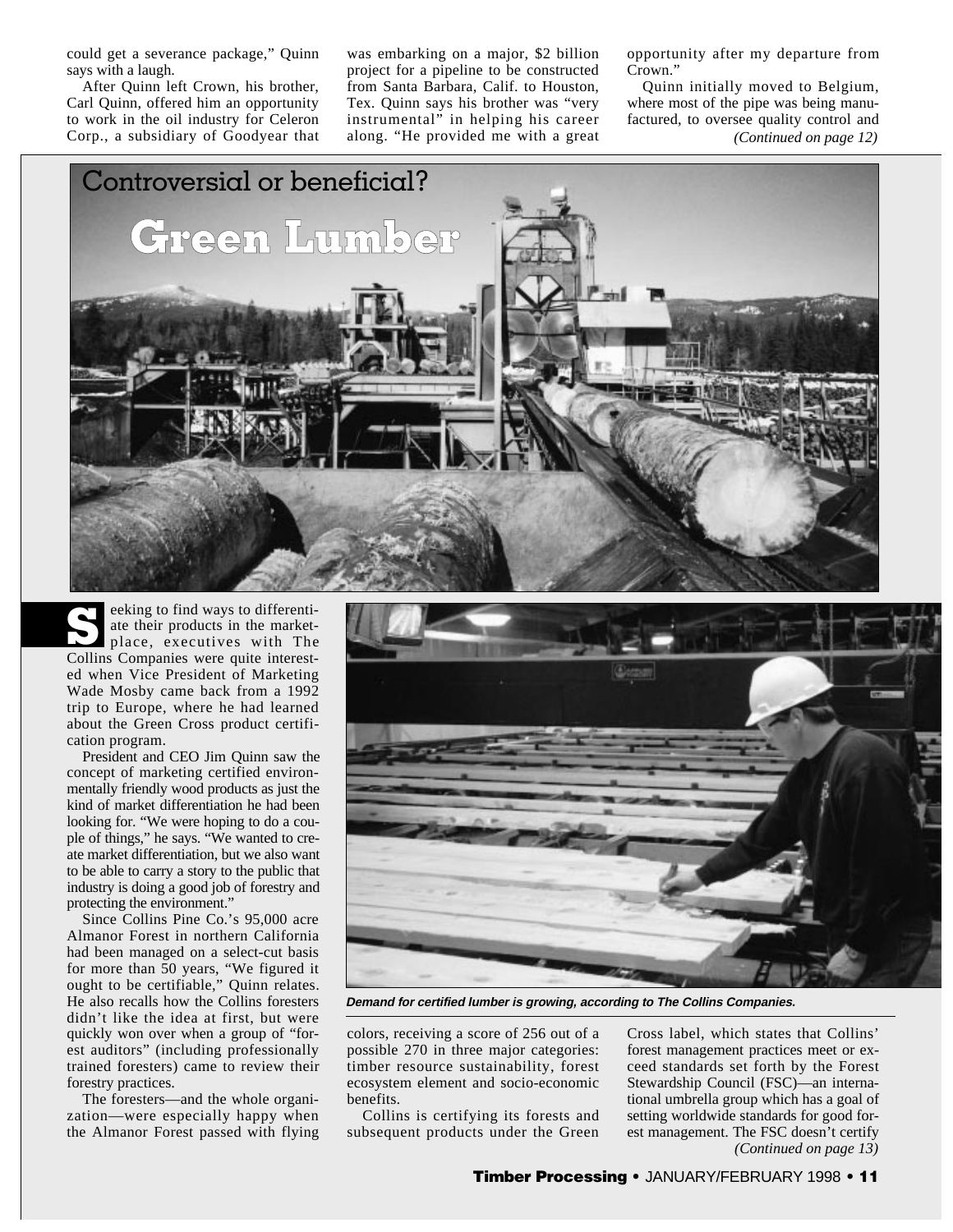## **Collins: A Profile**

The Collins Companies story began in 1855, when Truman D. Collins began the first Collins forest products operation at a site in northwestern Pennsylvania near the present Kane Hardwood facility. Operations expanded westward in 1900 with the purchase of timberland in Washington and Oregon. Additional purchases in 1902 became Collins' California timber base. In 1918, his son, Everell S. Collins, established headquarters in Portland, Ore. Truman W. Collins, who succeeded his father Everell in 1940, articulated and implemented a long term vision of stewardship in sustained yield forest management when he hired foresters to manage the company's 94,000 acre northern California Almanor Forest to provide jobs "in perpetuity."

Today, The Collins Companies, still owned by the family, remain headquartered in Portland and consist of:

● Collins Pine Co., Chester, Calif., includes a sawmill, plus a cutup plant that's operated as a separate business, CP Specialties. Facilities include the 95,000 acre Almanor Forest. Produces primarily pine and fir lumber in shop, industrial and common grades, plus cut stock.

• Ostrander Resources, Lakeview, Ore., consists of Fremont Sawmill plus 74,000 acres of timberland. The operation produces pine, fir and incense cedar products in shop, industrial and common grades, plus cut stock. Ostrander also owns 42% of Mull Drilling Co., a gas and oil exploration and production joint venture in Wichita, Kans. that has 200 gas and oil wells in Kansas and Colorado.

● Kane Hardwood, Kane, Pa., includes a dimension mill and cutup plant that produces a variety of  $\frac{4}{4}$ through 12⁄4 hardwood lumber products, plus edge-glued panels and stair rail components. Assets include 125,000 acres of prime hardwood forests.

● Collins Products LLC, Klamath Falls, Ore., has a western softwood plywood plant, particleboard plant and hardboard siding plant that produce sheathing and industrial plywood, industrial and commercial grade particleboard and lap and panel hardboard siding.

● Collins Resources International, Portland, Ore., is an import/export firm.

● Three Builder Supply retail stores in California.

## **Sustainability**

*(Continued from page 11)*

shipping. He then moved to Santa Barbara to begin work on the pipeline project, but that's when Goldsmith came calling again. This time Goldsmith's target was Goodyear, but unlike Crown Zellerbach, the rubber and tire giant was able to sell off enough assets to repel the takeover attempt.

In the process, though, Goodyear sold almost everything, including all of Celeron except the pipeline project. In 1987, Quinn moved to Houston as vice president of administration for Celeron.

"It was a great job and paid well, but I knew it wasn't a major part of Goodyear's business," Quinn says. "At the time, I thought I was done in the forest products industry."

That same year, Leuschel had given Quinn's name to a recruiter for Collins Pine. Quinn interviewed, then didn't hear anything for several months and was happily surprised in fall 1988 when he was offered a job.

Quinn joined the Collins Companies in December 1988, initially as an executive vice president overseeing the sawmills. In July 1989 he was elected President and CEO of Collins Pine Co., and the following October was elected to the same positions for Ostrander Resources. (Following the acquisition of Weyerhaeuser panel plants in Klamath Falls, Ore., Quinn was named President and CEO of Collins Products LLC, which produces plywood, particleboard and hardboard siding.)

## **Plan Of Action**

The mill at Chester was the company's top priority when Quinn signed on, and the 1943 facility, the oldest in the company and still running plenty of original equipment, needed plenty of modernizing and streamlining.

To begin with, the mill was still using a 40 acre log pond and bull deck feeder into the mill, where unsorted logs of all species were sawn as they came out of the water. "At first we just went back to basics, then we really started focusing on quality and accuracy," Quinn says.

The operation began sorting in the woods and on the yard, began sawing pure species runs and got rid of the log pond. Further upgrades included a cooling tower for a cogeneration plant.

Since the mill still receives plenty of large logs thanks to Collins' forestry practices, most upgrades have been downstream of the headrigs and edgers: In 1997 a new Wellons kiln was started

up, but a grading, trimming and sorting line was added in 1990; a new planer mill was added in '92 in a building that had formerly housed a particleboard plant; a Schurman 12 in. double arbor gang went in in '93; and a cutup plant was started up in '94 in the original planer mill building.

"We wanted to add more value to the product and further process a whole host of items," Quinn says of the secondary processing facility, which is operated as a subsidiary company, CP Specialties.

Also in 1992, Collins Pine Co. eliminated its company logging operation, which was running on old equipment. "Since all the logging equipment had to be upgraded and we were also trying to upgrade the mill, we decided to go to contract loggers instead of recapitalizing our own operations," Quinn says.

Operations were also altered at Kane Hardwood in Kane, Pa., which is also owned by the Collins family. Cutting more than a dozen species, in 1994 the mill refocused its efforts on a few species, primarily black cherry, red oak and maple, and went from two to one shift. "We just sort of simplified things to get a better focus on the hardwood side," Quinn says.

As a result of the changes in operations, the Collins Companies had gone from 900 employees to less than 500 in 1994. At about the same time, fluctuating lumber markets helped lead Quinn and Collins into a new direction.

## **New Direction**

"In 1993 and '94 a fundamental change in the timber industry really hit home," Quinn says. "Forest Service lands had been pretty much cut off by then, and when lumber prices really spiked up, log prices went up. When lumber prices hit those high levels in '93, a lot of other countries began riding the strength of our pine markets, but within months prices went down as customers sought alternate products and materials."

During that time, dramatically changing lumber markets and the vulnerability of Collins' older mills led the Collins board to begin talking about new directions for the mills and companies. What emerged was a consensus to aggressively pursue value-added products and market differentiation through its certified "green" lumber products (see sidebar).

The biggest impact of the board's decision, however, came when Quinn was contacted in 1996 by executives from U.S. Timberlands to see if the company *(Continued on page 15)*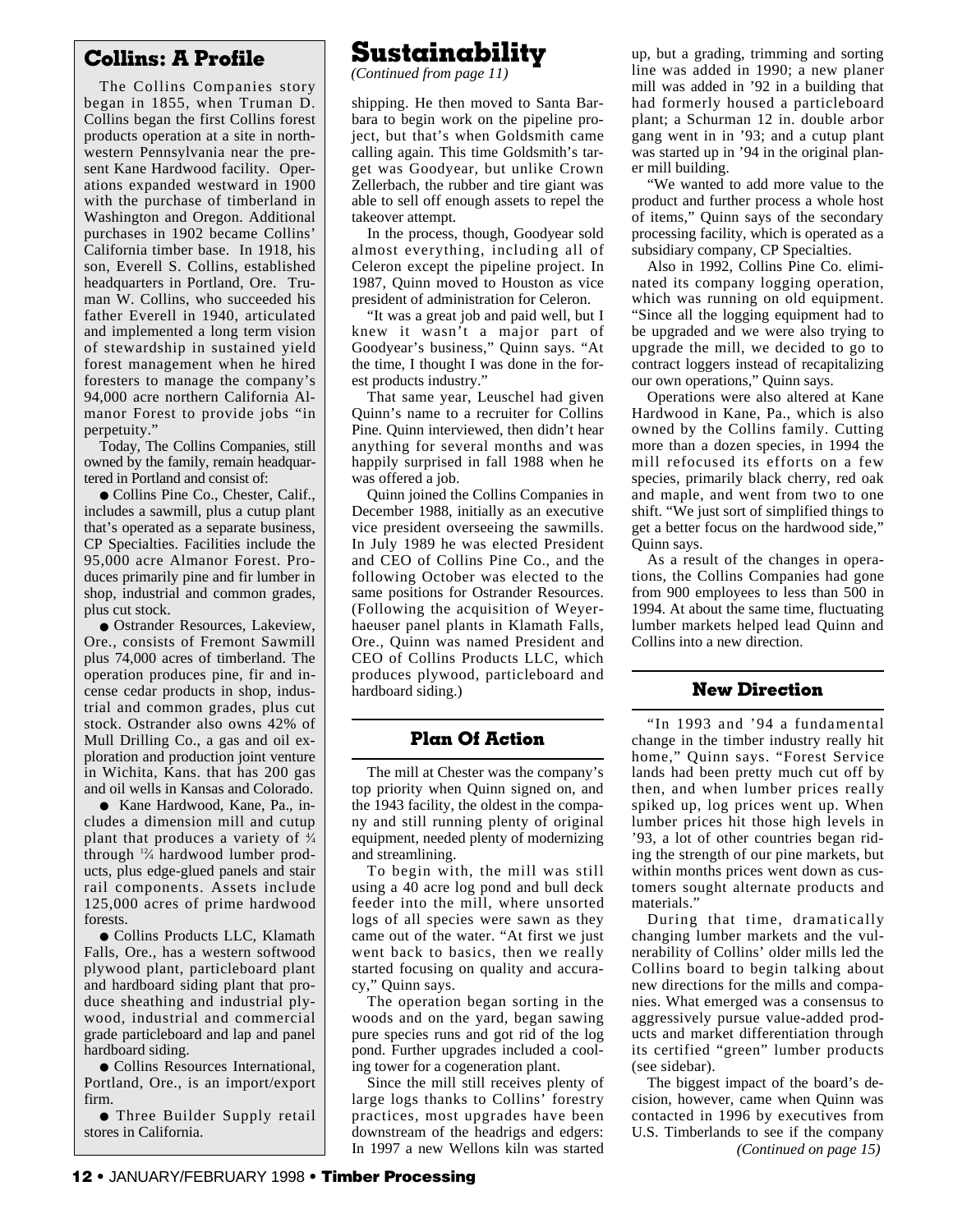## **Green Lumber**

*(Continued from page 11)*

products; instead, it sets international standards to which certifying companies must adhere when evaluating any company's forest practices.

Collins Pine's certifying company is Scientific Certification Systems of Oakland, Calif. A five-person SCS evaluation team, composed of a forest economist, a logging and forest health specialist, a professional forester, a biologist and the SCS project manager, visited the forestry operation and conducted three field investigations over eight months.

The team interviewed foresters and mill managers, analyzed data compiled by Collins' forestry staff, conducted forest surveys, interviewed employees and members of the community and reviewed the company's financial information and safety records.

In March 1993, SCS issued this executive summary of Collins Pine Co.'s forest management: "Overall, the evaluation team was quite favorably impressed with the Almanor Forest management practices and the care taken for wildlife and the general forest ecosystem. Collins' commitment to focusing on the *quality* of what remains rather than simply the *quantity* of timber removed has impressed the team members...Overall, the team is quite favorably impressed with the extent to which the Collins Almanor Forest is being managed in a manner consistent with pertinent principles of sustainable forestry."

Almanor Forest became the first industrial forestland in the U.S. to be certified for sustainable forestry under FSC standards. The Collins Companies' 122,000 acre Pennsylvania Forest was certified in 1994 (see story on Kane Hardwood, page 16) and efforts are under way to certify 75,000 acres of forests in southern Oregon.

Quinn says the certification process for the Almanor Forest cost less than a basic company books audit by an outside accounting firm. But maximizing payback of the certification effort through selling and marketing certified, environmentally sensitive products requires plenty of work also.

"It requires education and explanation, and a lot of companies aren't interested in (certification) because they want immediate payback. But we don't look at it that way because we're looking at the long-term," Quinn says.

"Our view is that forest (and product) certification gives you a great idea of what you're doing; it's a great motivator because all our people are proud of what we're doing; and it really helps the public image of industry because it's a third party doing the certifying."

In fact, Quinn is hard-pressed to decide what's more important: the competitive edge forest certification might provide, or the positive public image and real benefits to the environment. But as an executive who likes to take the long view, Quinn believes the overall benefits are more important.

In fact, efforts such as the American Forest & Paper Assn.'s much-publicized Sustainable Forestry Initiative might have great intentions, but since it lacks a third-party component, it will always be viewed by a skeptical public as vested interests patting themselves on the back, he believes.

"I don't think an industry that's already in trouble can create a self-regulating mechanism," Quinn says. "A lot of people in our industry are still in denial, but the truth is almost everyone outside of our industry thinks we're damaging the environment."

Mention the FSC at a gathering of sawmillers and somebody is sure to react with great concern about the FSC's intentions. (In recent months *Timber Processing* has received calls and correspondence expressing such concern about the organization, which is apparently viewed by some as a harbinger of a "new world forestry order.")

To those who believe the FSC is only a preservationist front organization and that its guidelines are only a foot in the door for worldwide forestry regulations, "I'd reply that you haven't read the material, and you're thinking too much about yourself," Quinn says.

"We haven't been handicapped in any way at all by going through certification," he emphasizes, adding that even some environmental groups are scared of the FSC certification process because it provides a market-based solution to forest issues instead of the government edicts that preservationists love so much.

"Some people in our own industry are scared of the concept, but we'd like to see more people join us," Quinn says, noting that in some cases The Collins Companies have had trouble filling orders because they couldn't produce enough certifiable products.

Currently, all The Collins Companies' certified forest products are sold under the CollinsWood brand name. Successful projects have included supplying Lexington Furniture Industries with specialty hardwoods for its "Keep America Beautiful" furniture line, providing certified door and window stock for Andersen Corp., and supplying Home Depot with a specialty line of certified lumber. A new initiative has the both Chester and Kane mills sending certified lumber samples to the Martin guitar company, which is planning a line of environmentally sensitive instruments.

The marketing and promotion of certified forest products requires lots of work and educating of customers, but Quinn says he's seeing more interest all the time. In fact, according to the newly formed Certified Forest Products Council (CFPC), a non-profit business initiative to bring customers and suppliers together and promote responsible purchasing habits that will improve forest practices worldwide, the market for certified forest products is rapidly expanding.

Recently, Duke University, Dartmouth College, the U.S. Postal Service and The Gap have initiated projects to use certified wood products for construction or as raw materials. Turner Corp., which oversaw \$3.3 billion in construction in 1996, has also begun working with the CFPC.

In addition to certified forests and products, The Collins Companies are taking the green operating concept even further with the adoption of Natural Step programs at its Collins Products LLC facilities in Klamath Falls.

The Natural Step is a business operations program that provides an additional decision-making process to any capital project decision. The Natural Step encourages planners to seek alternate approaches that reduce a given company's dependence on products and processes that cause pollutants and are non-renewable in nature.

"This has resulted in some really neat projects," Quinn says, citing a new cooling tower project and heat recovery system project and the current analysis of a hardboard recycling center at the Klamath Falls facilities.

Eventually, the practice will spread throughout The Collins Companies. "We believe the integration of these principles into our daily business practices will provide us with long-term environmental, social and financial benefits that we could not obtain by other methods," Quinn states.

For Quinn and The Collins Companies, this progressive thinking about certified forests and environmentally sensitive products and business operations is really old hat, starting in the 1940s when third-generation company president Truman Collins hired foresters to manage the Almanor Forest with a vision "to provide jobs in perpetuity."

Thinking green, even if it may go against industry's grain, gives the company traction, Quinn believes. "We find this way of operating to be individually and collectively motivating," he says with a smile.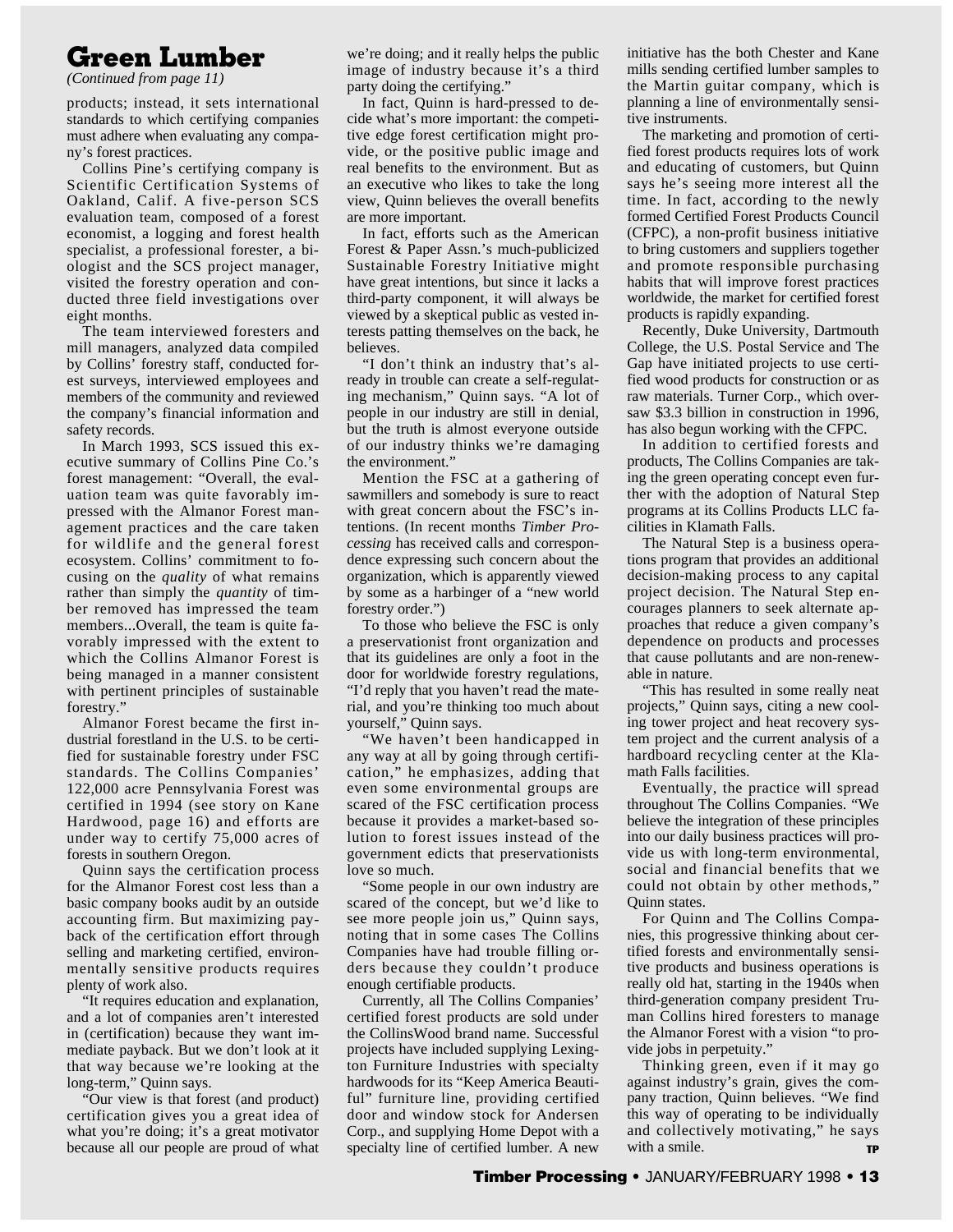# **Mixing Old With New**

ollins Pine Co.'s Chester, Calif. sawmill, built in 1943, seems caught in time in some respects: The mill still processes large logs from its certified Almanor Forest, yet fee lands only provide 50% of the mill's needs while the balance of logs from Forest Service and private lands are becoming increasingly smaller. **C**

The mill produces 75MMBF annually, primarily in white fir and pine lumber in 4 ⁄4, 5 ⁄4, 6 ⁄4 and 8 ⁄4 sizes. Pine cuttings focus on 4 ⁄4 and 6 ⁄4 commons and industrial grade items, while a high percentage of white fir is in dimension lumber.

The facility, which includes a cut-up plant and 13 mile short-line railroad, sits on 200 acres and employs 225. Hourly workers are union, represented by the Western Council of Industrial Workers.

"We've built and upgraded all around the sawmill, and we'll get to it eventually," says General Manager Larry Potts of the mill's past decade of upgrades, which has touched almost every sawmill segment except the two old headrigs and primary edgers. In fact, a sorter line installed in 1994 was laid out with a new sawmill building in mind, but timber supply worries are keeping Collins' management from pulling the trigger on a new mill project.

"It's always a tough decision whether to re-capitalize," Potts says. "We may still go ahead with a new mill project, but it would help if we had more assurance the Quincy Library Project will go through."

(The Quincy Library Project is a precedent-setting process in which local interests in and around Quincy, Calif., including preservationists and timber interests, have come together and helped develop mutually-satisfying management plans for parts of the Plumas National Forest. If the project moves forward it would give Collins Pine and other mills an added, consistent level of timber supply they could count on, but several

major preservationist groups are trying to scuttle the project since it dilutes their influence at the national level.)

Logs coming to the Chester mill are scaled by the Timberline Log Grading/ Scaling Bureau, then unloaded, sorted and decked by a LeTourneau log handler; a Cat 966C wheel loader and two Cat 980C wheel loaders, plus a Cat 235 excavatortype machine on a Pierce carrier.

Logs are sorted by source, species and length. Log specs are lengths from 8-40 ft., with a 5 in. minimum top. Some short logs are pulled into separate sorts, and some peeler logs are sent to Collins plywood facilities in Klamath Falls, Ore.

Logs are fed through a Nicholson 60 in. ring debarker, through a guillotinetype cutoff saw and on to the headrigs.

The headrigs are a matched set of two 9 ft. Filer & Stowell bandmills fed by Salem carriages. The #1 headrig, which saws more grade material in logs from 12 in. and up, features Inovec scanning and optimization systems. The #2 headrig, which saws logs up to 12 in. primarily for production, operates manually.

Each headrig feeds sideboards to its own edger, both Portland Ironworks 4-saw units with stack-cylinder setworks. Cants are fed to a 12 in. Schurman double arbor gang with Ukiah-type guide system, while doubles and triples are fed to an 8 ft. Mc-Donough bandmill vertical linebar resaw.

Boards from the machine centers converge on a line feeding a USNR trimmer/ sorter system, which features Applied Theory scanning and optimization and a Lucidyne 10-character grade mark reader.

Boards are moved to the mill's extensive network of 21 kilns, which provide a total of 2.2MMBF in drying capacity. A new Wellons zone-controlled unit was started up last year, while the others are the old, shotgun-type kilns (six have been fitted with Wellons controls).

Lumber that needs surfacing is fed to a



**Chester General Manager Larry Potts**

25 in. wide, 16 knife Stetson-Ross planer, which features all-hydraulic feed, planer drive and transfers. Finished lumber flows past graders and under a Lucidyne grade mark reader, then on to an Irvington-Moore 20 ft. trimmer and down to a manual green chain, where 21 pulls are made. All packages are bar-coded and moved to finished goods inventory.

Though the mill had been making some value-added products with a dip chain gang saw and a couple of chop saws, a separate cutup plant was formally added in 1994. Today, the cutup plant, operated as CP Specialties, features a line of six Industrial manual chop saws; a back-rip saw; edge sorter; Portland Ironworks 4-saw selective rip saw; and a precision end-trim saw. The plant is also starting up a new Dimter optimized chop saw line this month.

Potts says the mill moved into valueadded items slowly, at first making fingerjoint blocks, then cut stock, then the rip saw was added to do even more custom work.

The CP Specialties plant hasn't done any gluing yet, Potts says. "That would be a big decision for us, because right now we're a non-competitive supplier, and in some areas we could become competitive with our customers."

Even so, the value-added capacity is bound to rise because it fits so well with The Collins Companies philosophy, Potts says. "Our core business strategy is to take the product as far into the marketplace as possible. We're doing that with the cut-up plant, and when you throw in the certified products issue, you can find some real interesting niche products." TP





**Secondary processing plant is expanding. . . . . .with addition of new Dimter optimized chop saw line.**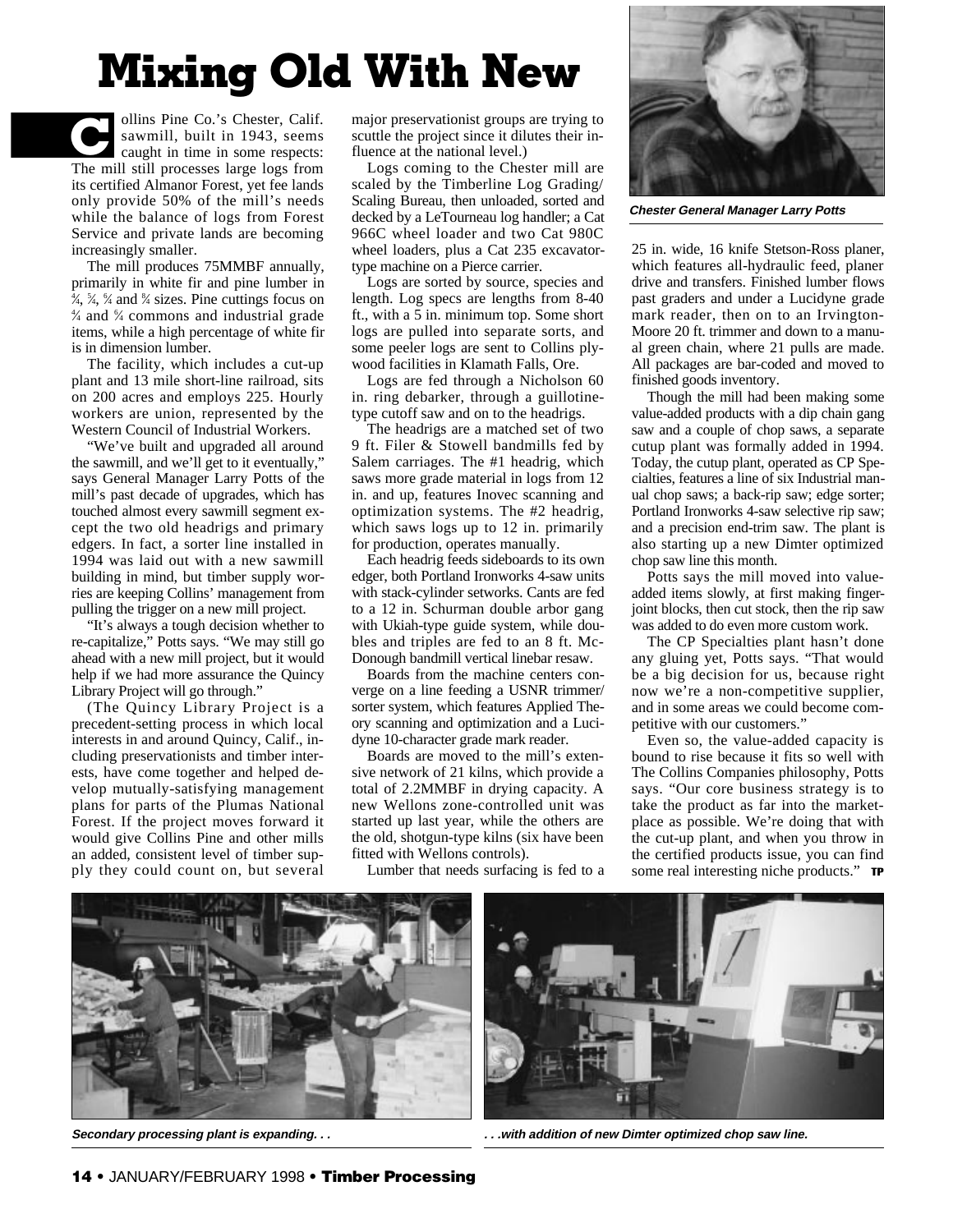## **Sustainability**

*(Continued from page 12)*

would be interested in any of the Weyerhaeuser facilities for sale in Klamath Falls. As a result, the Collins organization purchased the plywood, particleboard and hardboard plants.

Adding the capability to produce composite and value-added products fits well with all the companies' long-term interests, Quinn believes. "We're always interested in extending the resource and finding ways to make the fiber go farther," he says. "Plus, the three panel plants are situated well with our other assets near Lakeview, Ore. and in northern California."

Acquiring the panel facilities instantly doubled both Collins Companies sales and employee numbers to more than \$200 million and 1,000, respectively. The deal included an agreement with U.S. Timberlands (which bought Weyerhaeuser's 600,000 acres of timber in the area) to supply the mills with logs for 10 years. Also included as a term of sale was the continued involvement of Weyerhaeuser's distribution group with the hardboard facilities' products.

Quinn says the arrangement suits Collins Products just fine. "We're a small company, so network sales and service of hardboard would have been hard for us to take on, but the relationship has helped us in other ways, since we also sell some of our other products into their distribution group."

The arrangement reflects the philosophy of Collins Companies that "we can't capitalize and do everything," Quinn says. Such thinking has made the Collins facilities prime examples of operations that have turned the term "strategic alliances" from a buzzword into reality.

Kane Hardwood sells many of its green-certified veneer grade logs through Freeman Corp. in Kentucky, which does the marketing and brokering. Collins also works with States Industries in Eugene, Ore., which along with Freeman were the first U.S. companies to sell green-certified plywood, Quinn says.

The Collins Companies' emphasis on green certification, strategic alliances and other progressive thinking haven't gone unnoticed by others in and outside of industry. Recent awards include the President's Award for Sustainable Development in 1996 and a whole slew of awards in 1997, including an Oregon Business Excellence Award for Strategic Alliances Development; the Governor's Challenge of Change Award for a Sustainable Oregon; and a Green Cross Millennium Award for Corporate Environmental Leadership.

Quinn says that with his management style, he "tries to focus more on the longterm than short-term; I try to focus on building the fundamentals to make things better; and I try to lead by the example of thinking strategically."

As for the Collins Companies, "There's a lot of autonomy in these operations," Quinn says, adding that though the green-certification emphasis was "sort of a top-down decision," managers meet regularly and reach consensus on projects.

Quinn describes an operating environment in which managers are empowered to make plenty of decisions and are strongly encouraged to continually analyze and study procedures and look for news ways to approach them.

"I try to help create an atmosphere of people who enjoy what they're doing and can be proud if it," he says.  $TP$ 

14A **Atchley** V.25 Ad B/W

14B Westcoast V.25 Ad B/W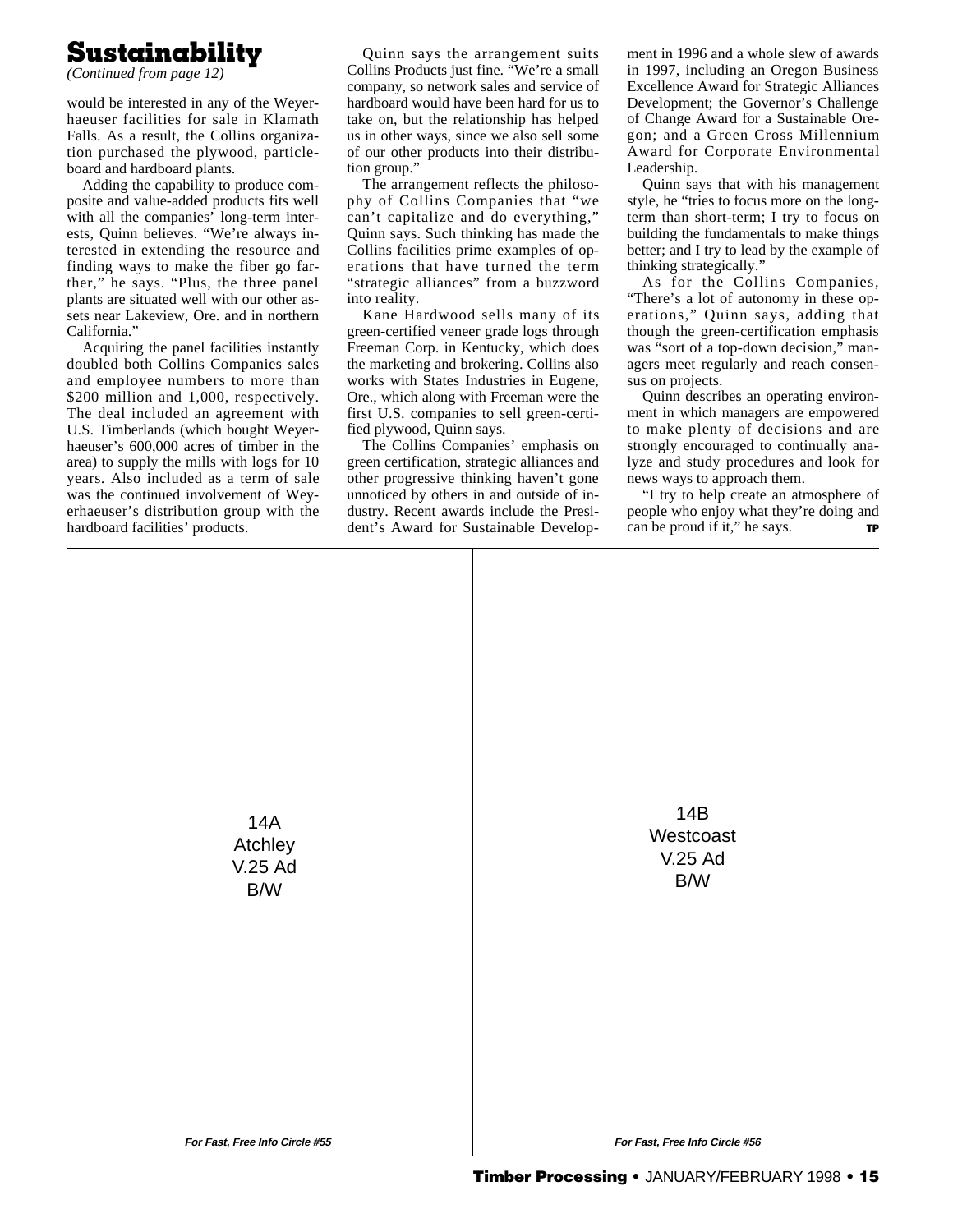Kane Hardwood in Pennsylvania believes it has gotten better by undergoing a third-party certification process to document its proper forestry practices.

## **Right Program, Right Time**

#### **By Mike Tankersley**

KANE, Pa. ertification's not for everyone, insists Blaine Puller, Lands Manager for Kane Hardwood, a Div. of Collins Pine Co., based here. But it's the right program at the right time for a company that wants to have its forest management procedures and principles given an independent stamp of approval. **C**

That's the case for Kane Hardwood, which was awarded certification of a well-



**Kane's dimension plant adds value to low-grade material.**

managed forest in October 1994 by Scientific Certification Systems (SCS), which operates under the auspices of the Forest Stewardship Council. Kane management believed its forest management practices were pretty good back in 1993, but there was no real verification of that fact. "It was just a simple matter of our foresters making that claim," notes Puller.

So, Kane Hardwood followed the lead of its sister division on the West Coast, Collins Pine Co., Chester, Calif., and turned to SCS, one of only two certifying

> agencies in the U.S. SCS provides thirdparty confirmation that a company is actually doing what it is claiming to do, such as managing a sustainable forest. To attain certification status from SCS, Kane had to prove it was meeting the principles, criteria and standards set forth by the Forest Stewardship Council in managing its 122,000 acres.

> The task was grueling, costly and timeconsuming, but Kane emerged in late 1994 with the SCS seal of approval. This meant that wood produced from Kane's forestland could carry the Collins-Wood® tag, signifying that it was documented to have come from a sustainable forest—a crucial element in the company's marketing plans.

"We're shooting for a niche market," Puller says. "We want to target those customers who want to buy wood from a sustainable source."

Puller says Kane Hardwood and the other Collins companies are offering another ingredient—finished products coming from well-managed forests—into the traditional American buying habits involving product quality and cost.

CollinsWood gives wood consumers a choice in the marketplace, and Puller believes his company is on the leading edge of a worldwide trend.

"We're real excited about it," he says. "Certification is not for everybody. Each owner has his own objectives for owning his land, whether it's short term or long term or some combination. And I would not condemn anyone for the way they do business.

"But I think this is a great program for forest sustainability. This is voluntary, not mandated."

And that's exactly as it should be, according to Puller. He's against more government rules and regulations, and he's for private property rights. To his way of thinking, this is simply a segment of the forest products industry responding to an emerging market need.

"There will always be people in this country who buy the best possible product at the least cost," Puller says. "But there are other people in this country who want to buy a quality product and be assured the product came from a well-managed forest."

#### **Certification Process**

Collins Pine Co.'s commitment to sustainability began in the first half of the 20th century in the Collins Almanor Forest near Chester, Calif. This ethic was extended to forest management on the Collins Pennsylvania Forest.

When the Almanor forest was certified in 1993, Kane was ready to follow. Two SCS representatives spent a week at Kane Hardwood in the fall of 1993, touring company lands, asking questions and requesting a variety of documents that they would analyze over the winter. Kane staffers prepared the documents, which among other things detailed how much timber the company had been cutting in recent years, what its land base was, what its species mix was and what the mill needs were.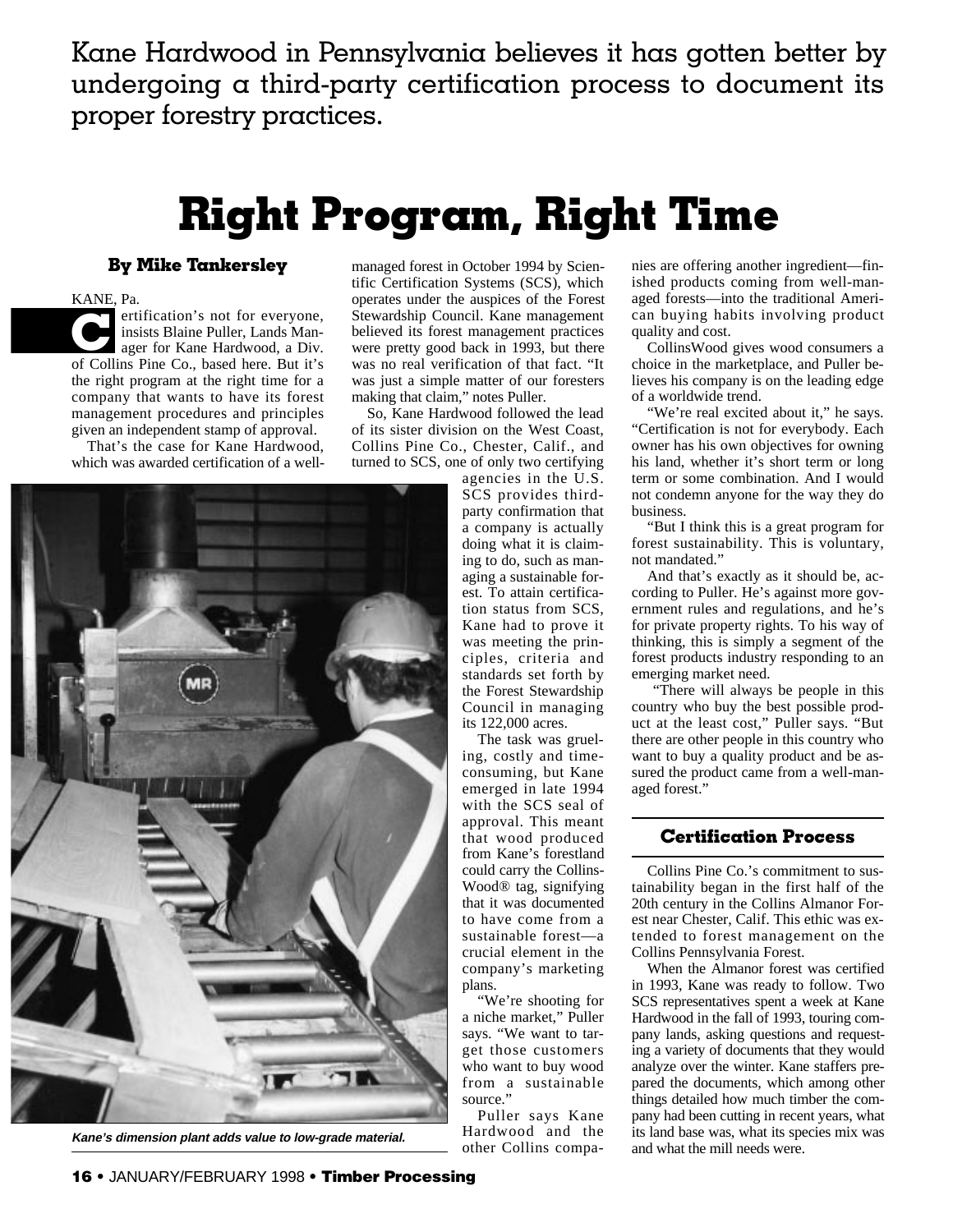In June 1994, a team of three SCS forestry experts returned to Kane Hardwood and spent seven days there, field-scoping the analysis done over the winter and gathering more information.

The certification program has three main elements, and a company must pass all three elements to attain certification. They are:

● Forest ecosystem maintenance, which deals with such issues as how the company controls erosion, maintains water quality, wildlife and diversity, etc.

● Forest sustainability, which deals with

how the company balances growth and removal of trees and how it maintains its species mix.

● Community relations, which deals with how the company treats its contractors, other residents and people who want to use the company's lands for recreational purposes.

Kane Hardwood didn't need to make sweeping policy changes to attain certification, since it was essentially on the right track, as management believed. But it has made many improvements, mostly in the area of documenting its policies and procedures already in place, according to Puller.

"We had been doing well or we wouldn't have passed," Puller says, noting that SCS essentially approved Kane Hardwood's procedures. "But since our certification, we've come to realize that we need to analyze more data and be a

lot more formal in our documentation of procedures and practices. That's been a lot different, and we've had to add more people."

And that means more expense. "This adds significantly to the cost of doing business," Puller concedes. "There's the initial cost of the (SCS) audit itself, plus we have opportunity costs, where we lose out to competitors because of the way we do things."

But there have been actual benefits as well. "During this process, we gained a lot of ideas on how to manage our lands better," Puller says. "We



**Kane Lands Manager Blaine Puller displays CollinsWood product.**

also got a report (from SCS) that pointed out, not only our successes, but also some shortcomings in our procedures."

The 18 logging crews that contract with Kane Hardwood were not affected greatly by the certification process, though their performance is evaluated, Puller says. Mostly, it's a case of the loggers working when ground conditions allow, and not working when there's a chance that harvesting would harm the ground.

"The loggers in this area want to work so they can get paid, but they have their own sense of pride and stewardship," Puller says. "They don't want to be known for messing up the land for a long period of time for short-term dollars, so it was no real problem for them."

As for the mill operation, Kane has had to maintain higher log inventories than are ideal during the spring and fall,

when loggers are most likely to be kept out of the woods because of the weather and ground conditions.

Kane Hardwood produces approximately 10MMBF annually, about 50% of which is black cherry, followed by soft maple, red oak and hard maple. The mill also produces smaller percentages of ash, beech and poplar. Majority of production is  $\frac{4}{4}$  and  $\frac{5}{4}$ , with some  $\frac{6}{4}$ and 8 ⁄4, especially in cherry.

Kane typically had shipped its production into high-end furniture markets in the North Carolina area and to

distributors. But because of the emergence of the CollinsWood brand, the company is finding it necessary to develop some smaller-scale markets, according to Bruce Duncan, Mill & Maintenance Supervisor.

"Many of the big furniture manufacturers aren't really interested in buying a certified product because of the need to keep it separate from their typical product," Duncan says. "However, companies building custom pieces of furniture are more willing to use an environmentally friendly source for their product."

About 40% of the mill's production is CollinsWood, according to Duncan, who adds, "We're looking to increase that in the future."

#### **Mill Operations**



**Most grade is taken off at resaw station.**

Logs entering the yard are separated depending on their source. Logs purchased on the open market are kept separate from logs removed from company land to assure a chain of custody for wood ultimately tagged as CollinsWood. Within each separation, logs are also divided by species and length (8 ft., 9-12 ft., 13-16 ft.), with 16 ft. lengths being the longest the mill can handle. Veneer logs are sorted and laid out for buyers to look through (Kane does not process any veneer material;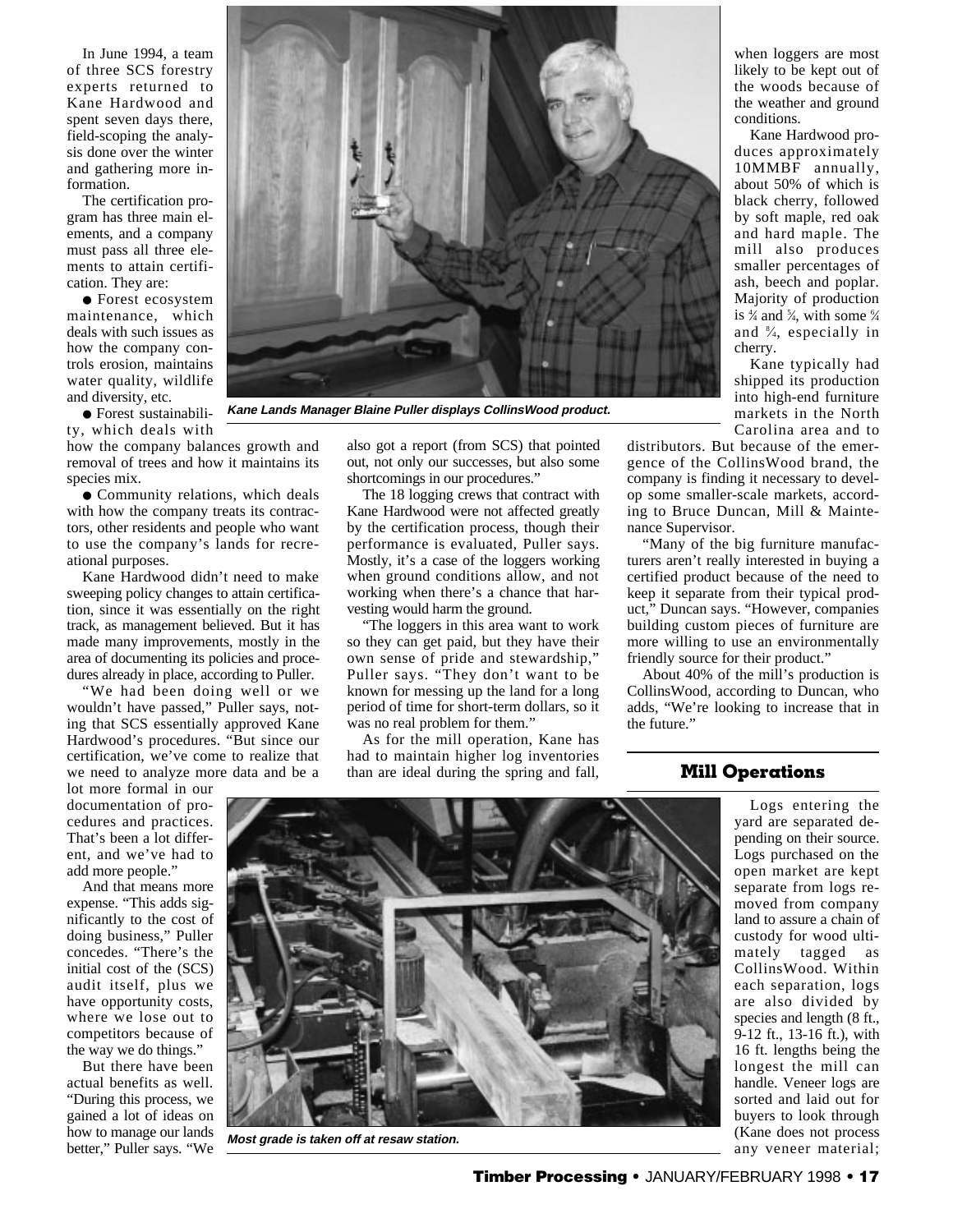## **Pennsylvania Follows Kane Hardwood's lead**

Since *Timber Processing* visited Kane Hardwood in October, the state of Pennsylvania successfully completed the rigorous certification process to have about 1.2 million of its 2.1 million acres of forestland certified by Scientific Certification Systems (SCS). The land is located in the north-central part of the state.

Pennsylvania is one of only three

states in the nation to undergo and pass a forest certification process. Because of the number of acres receiving certification, Pennsylvania now has the largest certified forestland in the nation (including the Collins Pennsylvania Forest).

This development is important for Kane Hardwood as well. Previously, Kane could tag as certified only wood removed from its own forestland, since that was the only wood it could document as having come from a certifiably well-managed forest. Now, lumber produced from the logs Kane purchases from the certified Pennsylvania forest can also carry the Forest Stewardship Council (FSC) logo.

In another development, Kane Hardwood on October 18 received national recognition as one of only three companies worldwide to be nominated for the National Hardwood Lumber Assn.'s 1997 Forest Stewardship Award. This award recognizes NHLA member companies that exemplify excellence in forest stewardship.



**Mill & Maintenance Supervisor Bruce Duncan**

some sawlogs are sold on the open market as well).

A pair of Caterpillar 950s feed the mill and separate logs on the yard. Separations are important because the mill continually processes runs of particular species and/or lengths; there are also runs of logs earmarked as CollinsWood.

Diameter and length of all logs that go through the log deck are inputted into a hand-held Omnidata polycorder, which tracks the the logs that go through the mill in cubic volume.

"What we get from that is, at the end of each shift, a lumber recovery factor (LRF), which is a ratio of the cubic volume going into the mill versus the lumber coming out," says Duncan. "This gives us a better indication of what our actual yield is (compared to overrun figures traditionally used by most mills)."

Logs go through a Salem 35 in. ring debarker and proceed to an accumulation deck ahead of the headrig (bark is sold as mulch except during the winter, when it is used for fuel in the mill's wood-fired boiler). From there, logs go through a Coe slab chipper ahead of a Filer & Stowell 8 ft. bandmill with Filer & Stowell four-knee carriage. There is no scanning at the headrig, but Lewis Controls setworks allow the sawyer to make a best opening face (BOF) on each log.

"The sawyer can set the log edge out to a laser light, and the computer controlling the setworks computes the di-

18A Viking Chains I.5--Left Page Ad 4-Color

**For Fast, Free Info Circle #57**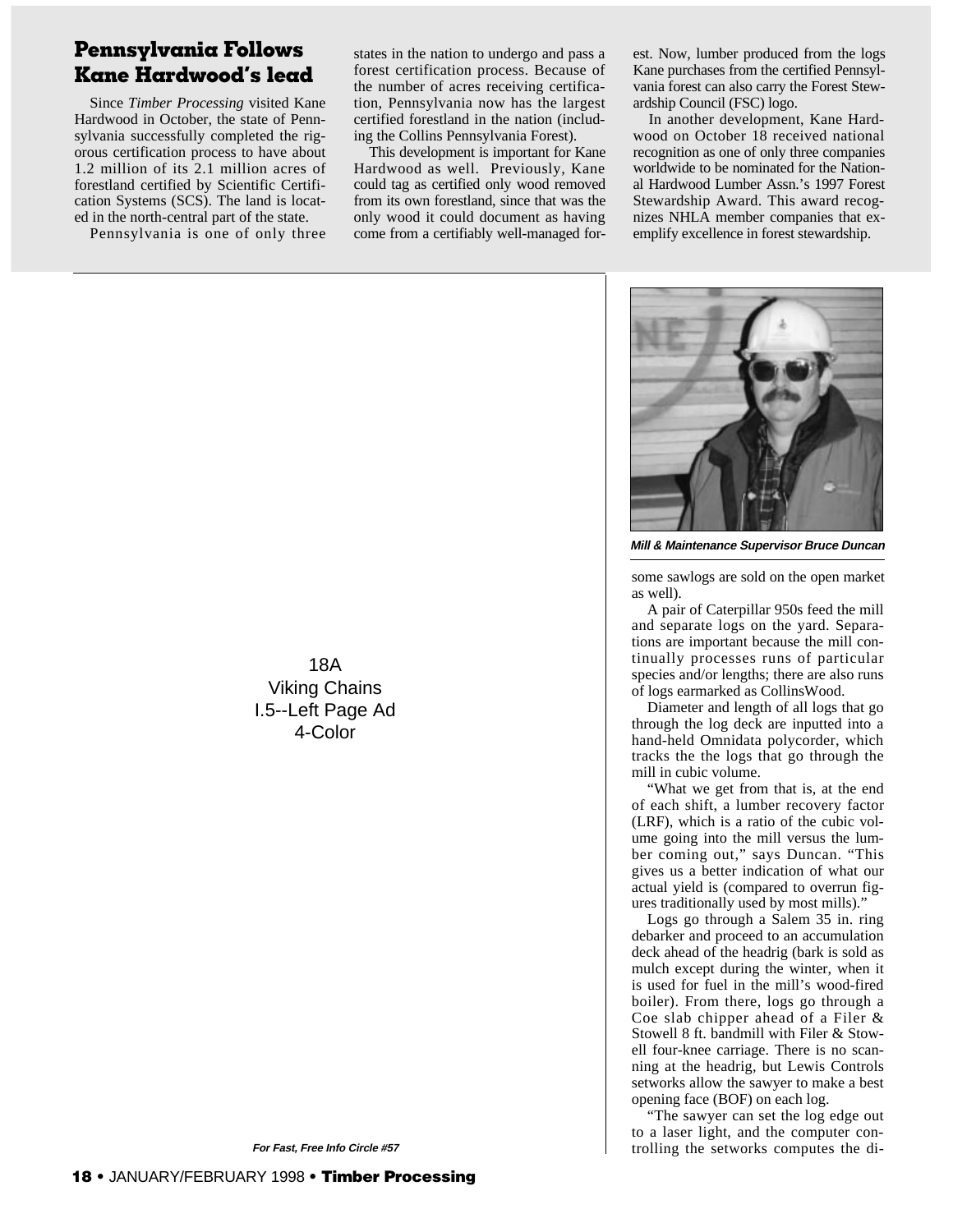ameter of the log and can give him some sawing solutions that are possible from that diameter, depending on what we're cutting that day," Duncan says. "The (headrig) sawyer is basically foursiding the log for the resaw, though he can take some grade off if the resaw gets backed up."

The resaw is a similar bandmill as the headrig and is accompanied by a Mc-Donough linebar and turner system. The resaw removes grade with a runaround system bringing pieces back to the resaw until they're sawn down to a 6 in. cant. Those cants, as well as slabs from the headrig and resaw, proceed to a Schurman combination edger, which has a set of thin-kerf guided gang saws on one side and a three saw edger system on the other.

Defective spots on pieces are marked by graders and removed by a Irvington-Moore drop-saw trimmer. Trimmed pieces are sorted manually by length, thickness and grade, stacked and stickered for the dry kilns.

Kane has 500MBF drying capacity in 10 Irvington-Moore kilns, five of which are package units (60MBF capacity each) and five tracked kilns (35-40MBF capacity each, depending on species and thickness). Most red oak is pre-dried in a 400MBF Irvington-Moorebased pre-drying building.

After drying, lumber goes through a shipping process that is centered around a Lucidyne Color-Scan 300 grade mark reader and also utilizes a West Coast Systems trimmer. Highgrade lumber is strapped and packaged and shipped out either by rail, container or truck.

The filing room consists of **Cat units move logs and lumber.**mostly Armstrong equipment.



#### **Dimension Plant**

Lower grade material, typically 1 and 2 common lumber, is routed to the dimension plant, which remans it into a higher-grade panel or specialty item, such as handrail pieces, balusters or newel posts. Depending on what the sawmill is producing at a particular time, the dimension plant may have to buy wood on the outside market to fill orders.

Lumber entering the reman area goes first through a Timesavers TBO 36 in. dual-headed sanding machine to uniform the size. Pieces proceed to a Tyler MR

(multi-rip) saw, then to a pregrading/premarking station for the Grecon 2004 automated chop saw, which has a computer control system that maintains a customer cut list so pieces can be optimized to fill particular orders.

Chopped pieces can be glued into panels up to 8 ft. long, using either of two Taylor glue clamps. Those panels proceed to a Timesavers 37 in. single-headed planer for finish planing.

A Wadkins six-head molder—purchased two years ago—produces handrail and flooring pieces.

Kane employs 108, including 15 in the sawmill and another 50 in the dimension plant (two shifts). The T

19A **Casp** H.5 Ad 4-Color